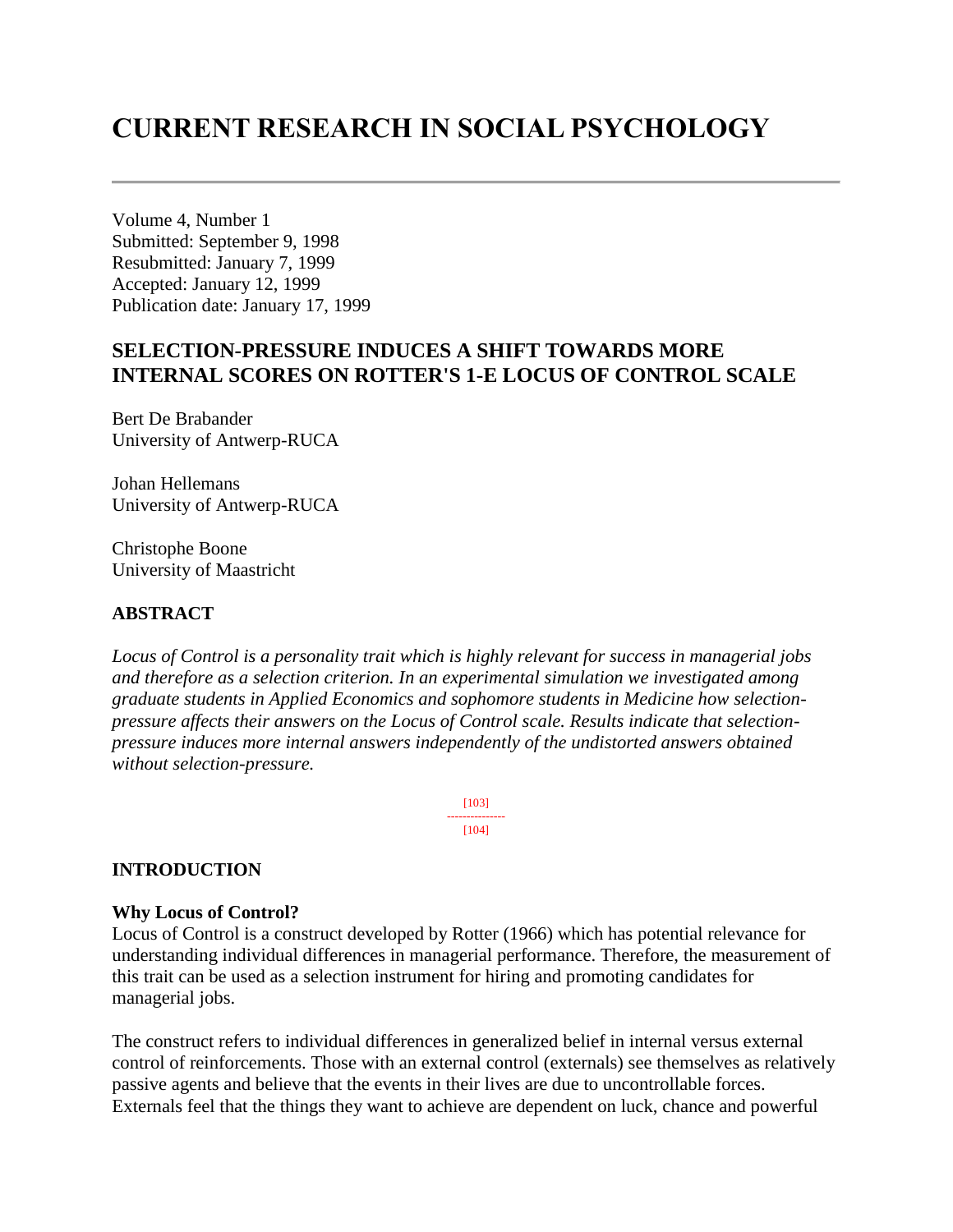persons or institutions. They believe that the probability of being able to control their lives by their own actions and effort is low. Conversely, those with an internal Locus of Control (internals) see themselves as active agents, feel that they are masters of their fates and trust in their capacity to influence the environment. Internals assume that they can control the events in their lives by effort and skill.

Internal versus external Locus of Control expectancies are associated with behavioral tendencies which have direct implications for successful management and leadership. For a review of the findings see Boone, De Brabander and Van Witteloostuijn (1996).

### **Distortion of Locus of Control Scores Obtained Under Selection-Pressure**

The items of the scale developed by Rotter to measure Locus of Control are forced choice items. One choice reflects an internal Locus of Control orientation while the other reflects an external Locus of Control orientation. In addition, choosing internal answers reflects self-confidence and optimism while choosing external answers expresses a rather fatalistic attitude. In one study we were able to show a relationship between external scores and fatalistic views about one's future (Boone, De Brabander, Gerits and Willemé, 1990). In our competitive society self-confidence and optimism are socially desirable traits especially for persons who have to lead others. Suppose that perceptive respondents know this and can perceive which answers reflect the 'right' attitude. Then we can expect respondents to choose more internal answers when they are instructed to answer as if they were in a selection situation, applying for a managerial job for example.

> [104] --------------- [105]

#### **Context of the Study**

The research results reported in this article can be situated at the periphery of the stream of research about the construct and predictive validity of personality testing in personnel selection. Excellent recent reviews can be found in Ones and Viswesvaran (1998) ; Ones, Viswesvaran and Reiss (1996) and, Rosse, Stecher, Miller and Levin (1998). The latter authors explicitly recommend the following : "Future studies need to address the effects of response distortion on construct validity, rather than looking only at its effects on criterion-related validity" (p. 641)." These researchers found that response distortion is greater among job applicants than among job incumbents, which suggests that the stronger the demand characteristics of the situation the more response distortion is likely to occur. In the present study we also manipulated these demand characteristics in order to see their effect upon the Locus of Control scores. Rosse and colleagues (1998) also found considerable individual differences in response distortion and – as they predicted – the response distortion scores correlated most strongly with scores of job-related personality traits (e.g. neuroticism and conscientiousness). Combined, both findings imply that response distortion does damage to the construct validity of the personality measures but not necessarily to the predictive validity.

In our study we address the question of the effect of response distortion on construct validity indirectly by means of investigating the internal consistency and the test-retest reliabilities of the Locus of Control scores in situations with and without pressure to distort the answers. The differences in test-retest reliabilities combined with differences in internal consistency should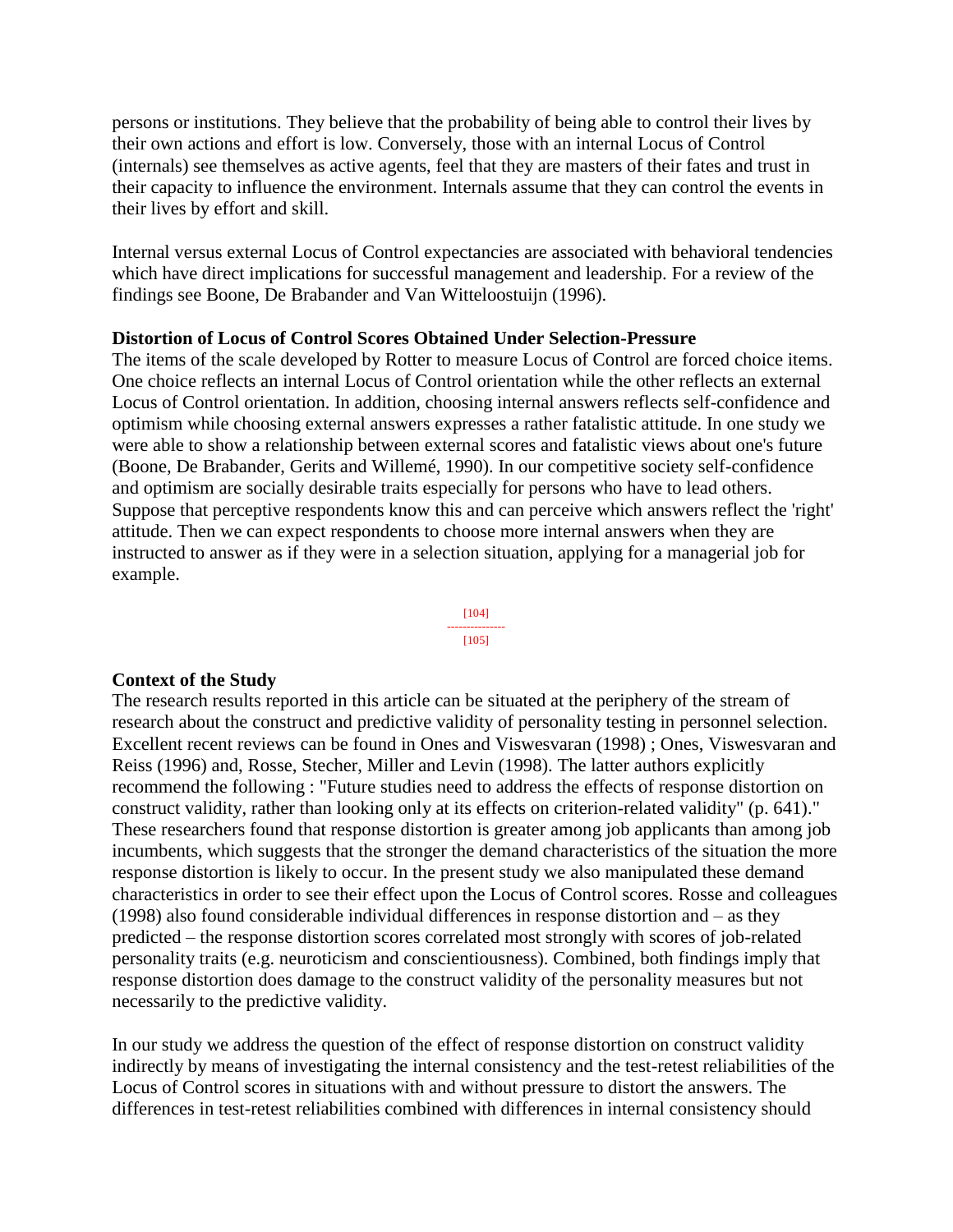provide information about the degree to which the construct validity might be affected by selection pressure. If the change in test-retest reliability appears to be substantial but the internal consistency is unaffected by selection pressure, then something other than the intended trait is reliably measured under selection pressure. Thus, the latter measure has lost its construct validity. If selection pressure reduces both test-retest reliability and internal consistency, then it would also reduce predictive validity considering that a test's predictive validity cannot be higher than its reliability.

## **Purpose of the Study**

The purpose of the present study is fourfold:

- 1. Check whether test instructions that induce subjective selection pressure change the internal consistency of the answers on Rotter's I-E Locus of Control scale as compared to answers obtained when instructions do not induce selection pressure.
- 2. Check whether test instructions that induce subjective selection pressure reduce test-retest reliability.
- 3. Check whether test instructions that induce subjective selection pressure reduce external answers and increase internal answers on the Locus of Control scale.
- 4. Test the hypothesis that the response distortion expected in hypothesis 3 will be more pronounced among a group of graduate students in Applied Economics who simulate answers as if they were applying for a managerial job than among sophomore students of Medicine who simulate answers as if their scores will be used as selection criterion for an apprenticeship in the hospital at the end of their studies of Medicine. In the first group more selection-pressure is expected to be induced because these students are closer to the time of graduation and because the stakes involved are higher and more similar to real life competition for a job with responsibility.

#### [105] ---------------

[106]

In our study the subjects are students and the pressure to distort responses is simulated rather than real. Also no real job is performed. Therefore there are no performance measurements. As a consequence we cannot evaluate if response distortion affects the possible predictive validity of Locus of Control scores. Also the tendency to give distorted responses as a function of selfdeception or impression management tendencies (Barrick and Mount, 1996) cannot be estimated because they are not measured. But this was not the purpose of the present study. We only wanted to know if Locus of Control scores themselves would be susceptible to distortion as a consequence of induced pressure to depict oneself favorably and thus maximize one's chances to obtain a desirable job (strong pressure) or apprenticeship (less pressure) and in which direction. We expect that an internal Locus of Control orientation will be considered as more desirable personally (affecting self-deception) and socially (affecting impression management). We also speculate that persons who perceive that the self-confidence and optimism implied by an internal Locus of Control enhance professional success have the capacity to steer their behavior in that direction. Persons who are not aware of the social benefits are less likely to take matters in their own hands.

### **METHODS**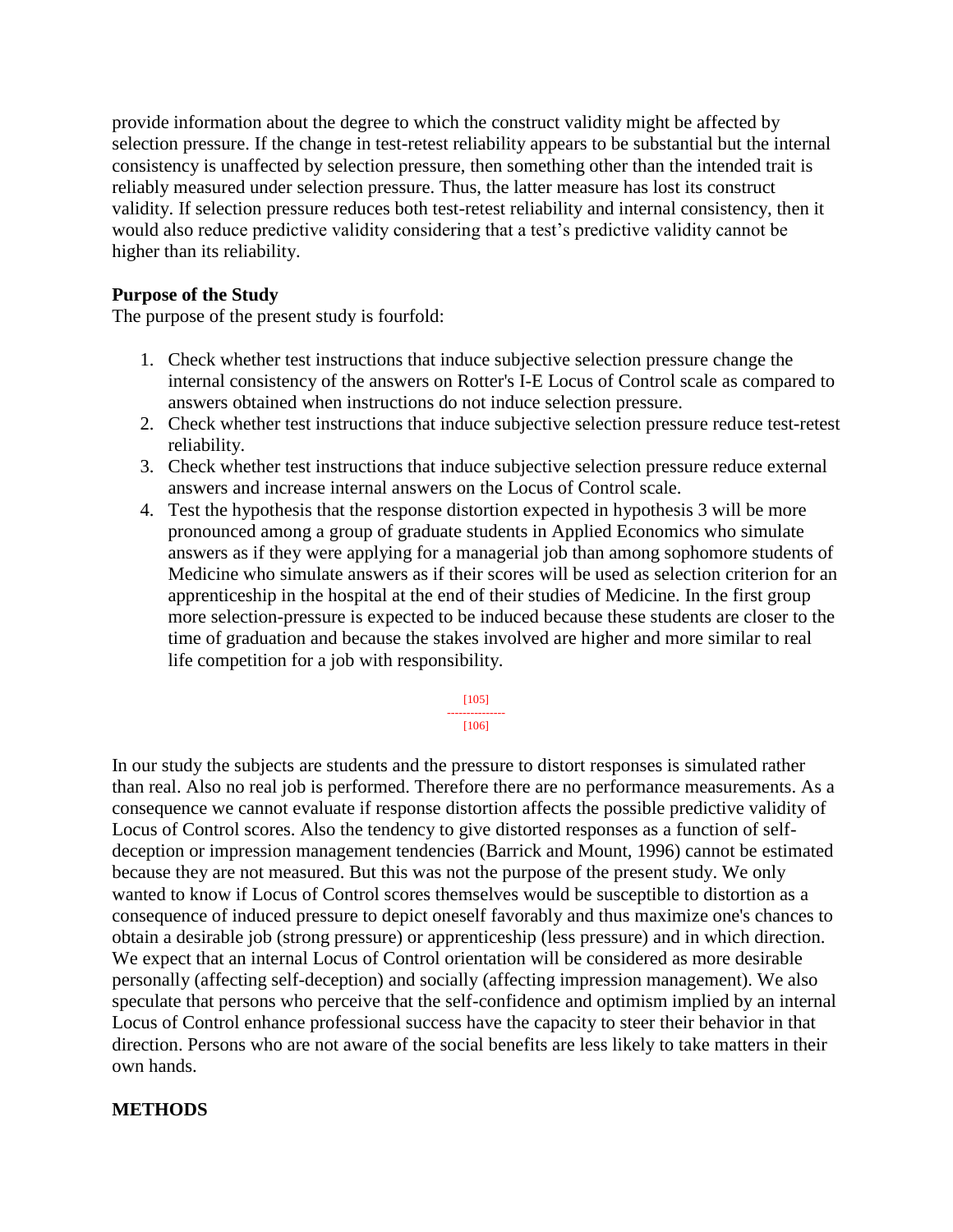#### **Dependent Variable**

Locus of Control was measured with a Dutch translation of the well-known and widely used Rotter scale (Rotter 1966). The original scale contains 29 forced-choice items, 23 of those items being designed to measure the Locus of Control expectancies (and 6 being filler items). Each item consists of a pair of statements. The respondents have to choose between an internal and an external alternative. The following pair of statements is a clear example: "Many times I feel that I have little influence over the things that happen to me" (external alternative) and "It is impossible for me to believe that chance or luck plays an important role in my life" (internal alternative). A total Locus of Control score is obtained by counting the number of external alternatives chosen (with minimum 0 and maximum 23). The translated scale contains 14 filler items in order to make the purpose of the test more obscure. The reliability and validity of this Dutch translation were demonstrated in several studies (Boone et al. 1990; De Brabander, Boone and Gerits, 1992).

### **Subjects, Experimental Procedures and Design**

Forty-six graduate students in Applied Economics and 73 sophomore students in Medicine agreed at the start of a class to answer three questionnaires: a health symptom check list, the sensation seeking questionnaire and our Dutch version of Rotter's Locus of Control scale. The instructions asked respondents to answer spontaneously and honestly according to their true beliefs. At the start of a lesson one week later, the instructor randomly put Rotter questionnaires on the school banks with two types of instructions. The incoming students were asked to fill in the places consecutively as they entered the classroom. Thus we obtained two randomly divided groups: S (selection pressure) and not-S (no selection pressure). The students were asked to answer the Rotter scale a second time and carefully read the new instructions. They had not been warned about this. The instructions for the Rotter scale in groups S were:



- in Applied Economics: "We ask you to answer the questionnaire a second time. Please give the answers you would give if you had to respond the questionnaire as part of a selection procedure for an attractive managerial job."
- in Medicine: "We ask you to answer the questionnaire a second time. Please give the answers you would give if you had to respond the questionnaire as part of a first round screening procedure to be admitted to a selection interview for being accepted as an hospital apprentice."

The instructions in the not-S groups were the same as the first time. Because some of the students were not present in both lessons several cases were lost for the analysis. In the analysis we use two experimental factors namely selection-pressure (S) or not (not-S), and faculty (Applied Economics versus Medicine) which in this case also implies different S-instructions. In the analysis we also use as control variables gender and nationality of the respondents. In our university we have many Dutch students besides our Belgian students. We have no specific hypotheses about the influence of these factors but it seemed possible that they might interact with the effect of selection-pressure.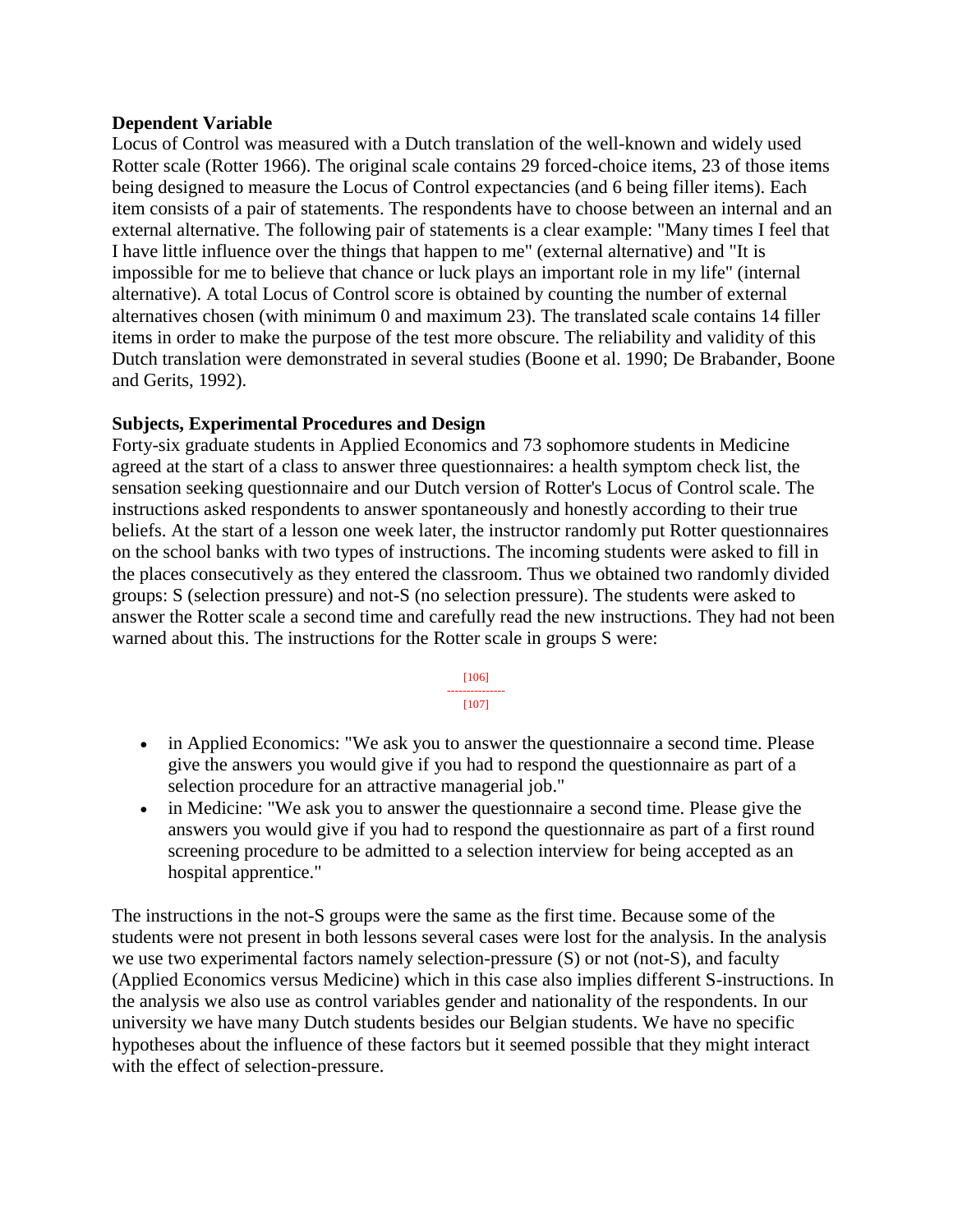#### **Data Analysis**

We used the SPSS 8.0 Windows version of Generalized Least Square Multiple Analysis of Variance with Repeated Measures to analyze the influence of the experimental and control factors on the Rotter scores obtained on the first and second measurement. Correlations between scores of the first and second measurement are calculated by means of Pearson's product moment correlation coefficient R and Spearman's rank correlation coefficient Rho. Internal consistencies of the answers on the separate items of the Rotter scale are calculated by means of Cronbach's Alpha. The normality of the Locus of Control score distributions in the different experimental conditions is tested by means of the Kolmogorov-Smirnov Z test.

# **RESULTS**

Table 1 shows the average Locus of Control scores, standard deviations, number of cases, the asymptotic significance (2-tailed) of the Kolmogorov-Smirnov Z-test of normality, the Cronbach Alpha coefficient of internal consistency and Pearson's R as well as Spearman's Rho between the first and second Locus of Control measurement in the 4 experimental groups: S in Economics, not-S in Economics, S in Medicine and not-S in Medicine.

The Kolmogorov Smirnov tests do not allow us to reject the hypothesis that the Locus of Control scores obtained in the different experimental conditions are representative of a normal distribution. The standard deviations show that the scores are fairly homoscedastic.

#### [107] --------------- [108]

A MANOVA with repeated measures can be used to provide answers to the research questions. Table 2 shows the results. The repeated measure-factor is designated with the name: Measure.

| <b>Statistic</b>                      | Group not-S in<br><b>Economics</b> | Group not-S in<br><b>Medicine</b> | Group S in<br><b>Economics</b> | Group S in<br><b>Medicine</b> |  |  |
|---------------------------------------|------------------------------------|-----------------------------------|--------------------------------|-------------------------------|--|--|
| Mean Locus of<br><b>Control Score</b> |                                    |                                   |                                |                               |  |  |
| <b>First Measurement</b>              | 13.23                              | 13.25                             | 14.50                          | 12.50                         |  |  |
| <b>Std. Deviation</b>                 | 3.47                               | 3.26                              | 2.95                           | 3.36                          |  |  |
| $\mathbf N$                           | 26                                 | 36                                | 20                             | 32                            |  |  |
| Second Measurement                    | 12.81                              | 13.32                             | 7.60                           | 8.59                          |  |  |
| <b>Std. Deviation</b>                 | 3.78                               | 3.26                              | 4.37                           | 4.73                          |  |  |
| $\mathbf N$                           | 26                                 | 38                                | 20                             | 34                            |  |  |
| Kolmogorov-<br>Smirnov Z              |                                    |                                   |                                |                               |  |  |
| <b>First Measurement</b>              | 0.649                              | 0.688                             | 1.094                          | 0.865                         |  |  |
| Significance (2-<br>0.793<br>tailed)  |                                    | 0.732                             | 0.182                          | 0.443                         |  |  |

**Table 1. Descriptive and Test Statistics in Four Experimental Conditions**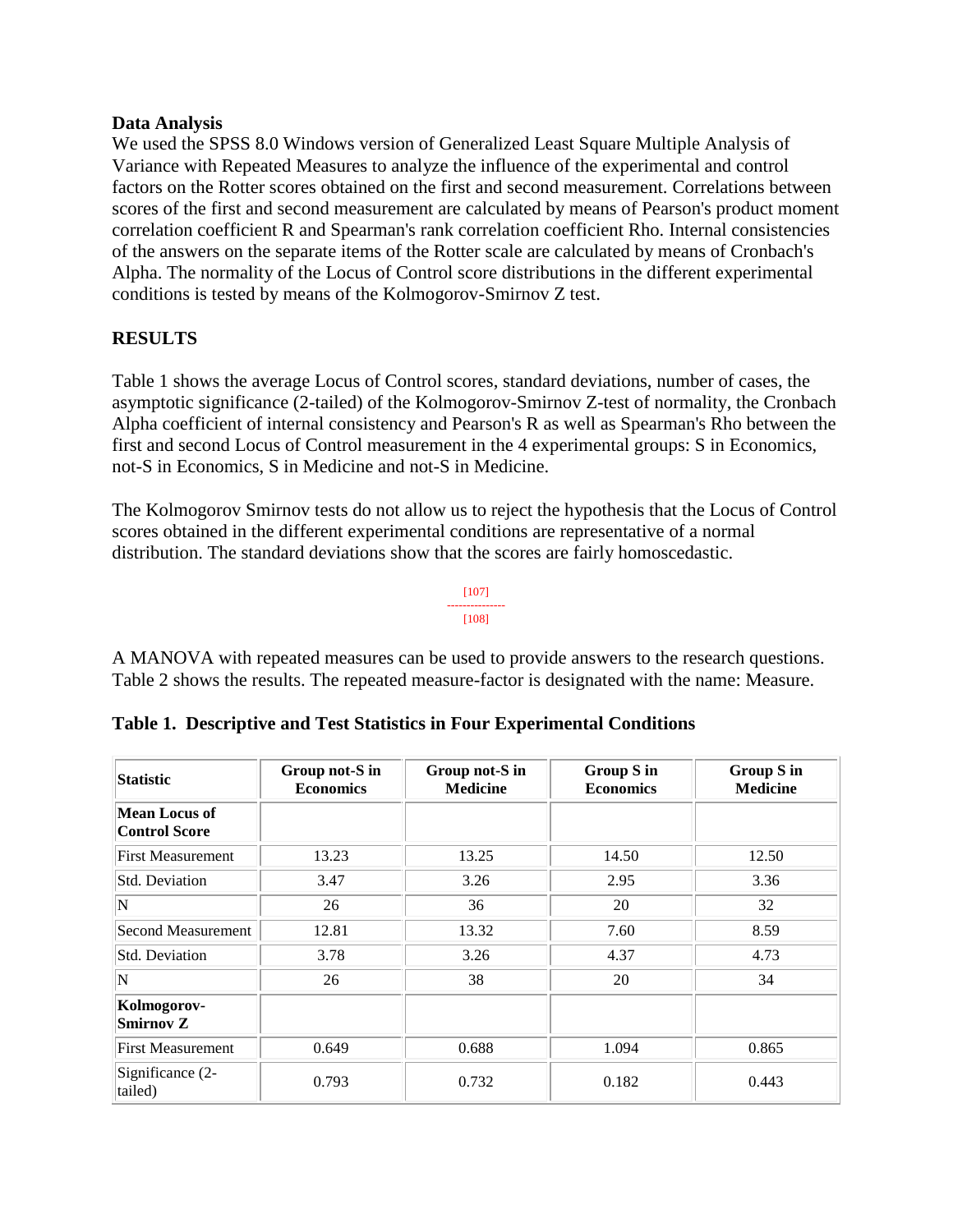| Second Measurement                                 | 0.888 | 0.819 | 0.447    | 1.006 |
|----------------------------------------------------|-------|-------|----------|-------|
| Significance (2-<br>tailed)                        | 0.410 | 0.513 | 0.988    | 0.263 |
| <b>Cronbach Alpha</b>                              |       |       |          |       |
| <b>First Measurement</b>                           | 0.62  | 0.66  | 0.54     | 0.63  |
| Second Measurement                                 | 0.69  | 0.62  | 0.81     | 0.83  |
| Pearson R between<br>1st and 2nd<br>Measurement    | 0.744 | 0.781 | $-0.061$ | 0.527 |
| Significance (2-<br>tailed)                        | 0.000 | 0.000 | 0.797    | 0.002 |
| Spearman Rho<br>between 1st and 2nd<br>Measurement | 0.530 | 0.716 | $-0.052$ | 0.495 |
| Significance (2-<br>tailed)                        | 0.500 | 0.000 | 0.826    | 0.005 |

[108] --------------- [109]

# **Source Sum of Squares df Mean Square F Significance Within-Subjects** Measure  $\begin{array}{|c|c|c|c|c|c|c|c|} \hline \text{Measure} & \text{95.561} & 1 & 95.561 & 14.285 & 0.000 \hline \end{array}$ Measure\*Selection-Pressure  $(S \text{ vs. not-S})$ 310.121 || 1 || 310.121 || 46.359 || 0.000 Measure\*Faculty (Economics vs. Medicine) 40.677 | 1 | 40.677 | 6.081 | 0.015 Measure\*Gender Measure Gender  $\begin{array}{|l|c|c|c|c|c|c|c|c|} \hline \text{Measure} & 2.321 & 1 & 2.321 & 0.347 & 0.557 \ \hline \end{array}$ **Nationality** (Belgian vs. Dutch  $vs.$  Other) 13.846 | 2 | 6.923 | 1.035 | 0.359 Error 15.782 107 6.690 **Between-Subjects** Intercept | 8124.778 | 1 | 8124.778 | 396.001 | 0.000 Selection-Pressure 253.437 1 253.437 12.352 0.001 Faculty 1 0.281 1 0.281 0.014 0.907 Gender | 25.616 | 1 | 25.616 | 1.249 | 0.266 Nationality | 80.311 | 2 | 40.156 | 1.957 | 0.146

# **Table 2. MANOVA with Repeated Measures of Locus of Control Scores**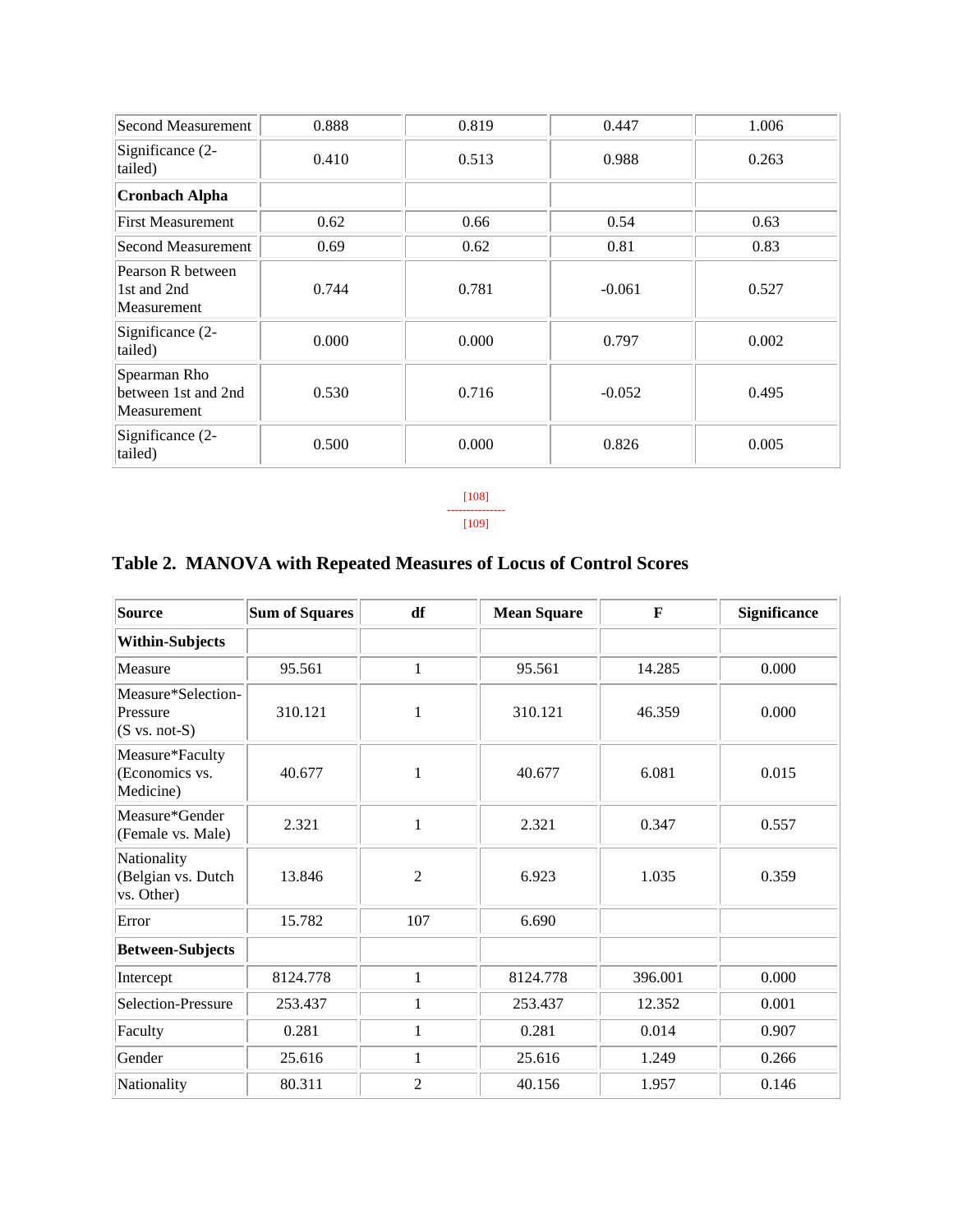| Error | 2195.326 | 107   | 20.517 |  |
|-------|----------|-------|--------|--|
|       |          |       |        |  |
|       |          | [109] |        |  |

| ---------------- |  |  |  |  |  |  |  |
|------------------|--|--|--|--|--|--|--|
|                  |  |  |  |  |  |  |  |

It appears from the data in Table 1 that the respondents provided consistent answers in all the experimental conditions even in conditions with selection-pressure. So selection-pressure does not seem to induce erratic answers. If we further look at the test-retest correlations one can see that selection-pressure seems to cause a reduction but only dramatically in the sample of graduate students in Applied Economics whom we asked to answer as if they participated in a selection for an attractive management job. It seems that these students somehow thought that certain types of answers would improve their chances to get the job.

When we look at the means of the Locus of Control scores we observe that more internal answers are consistently preferred when selection-pressure is present and mostly so among the Economics students. We are inclined to conclude from this that these students perceive that persons who express self-confidence and feelings of control make a better impression, especially in a management environment. However, it also seems that this perception is more or less independent of their Locus of Control orientation because the test-retest correlation is reduced or vanishes in conditions wherein the students are asked to fake a good impression. This implies that in the 'right' conditions a person's self-image does not necessarily overlap with his or her conception of the social desirable self. From the available data we cannot tell if the description of the social desirable self predicts performance in a job with management responsibility. As we mentioned before, we believe it can, independently of the self-image, if we can assume that certain persons know that such a social image can be important for success and will adopt it when needed in his or her professional life.

Because the internal consistency of the answers does not seem to be affected by the experimental treatments, the potential predictive validity of the scores obtained under selection pressure is still possible. Anyhow, from the results of the analysis of variance described in Table 2 it is clear that we cannot reject the hypotheses put forward in the introduction. Selection-pressure clearly seems to induce more internal answers (see interaction effect of Measure\*Selection-pressure in Table 2) and, students subject to more 'important' and possibly more realistic selection-pressure such as the students of Economics as compared to those of Medicine tend to shift more towards internal answers (see interaction effect of Measure\*Faculty in Table 2).

> [110] --------------- [111]

### **DISCUSSION**

The findings impose important theoretical as well as practical questions for further research. Self-reported Locus of Control scores can reflect different underlying tendencies, depending on the response conditions. Which tendency is most predictive of success, especially in jobs wherein contextual performance (as in management jobs) is a key factor? Or, do both tendencies have predictive validity or, do they interact? For instance, it is possible that only internal subjects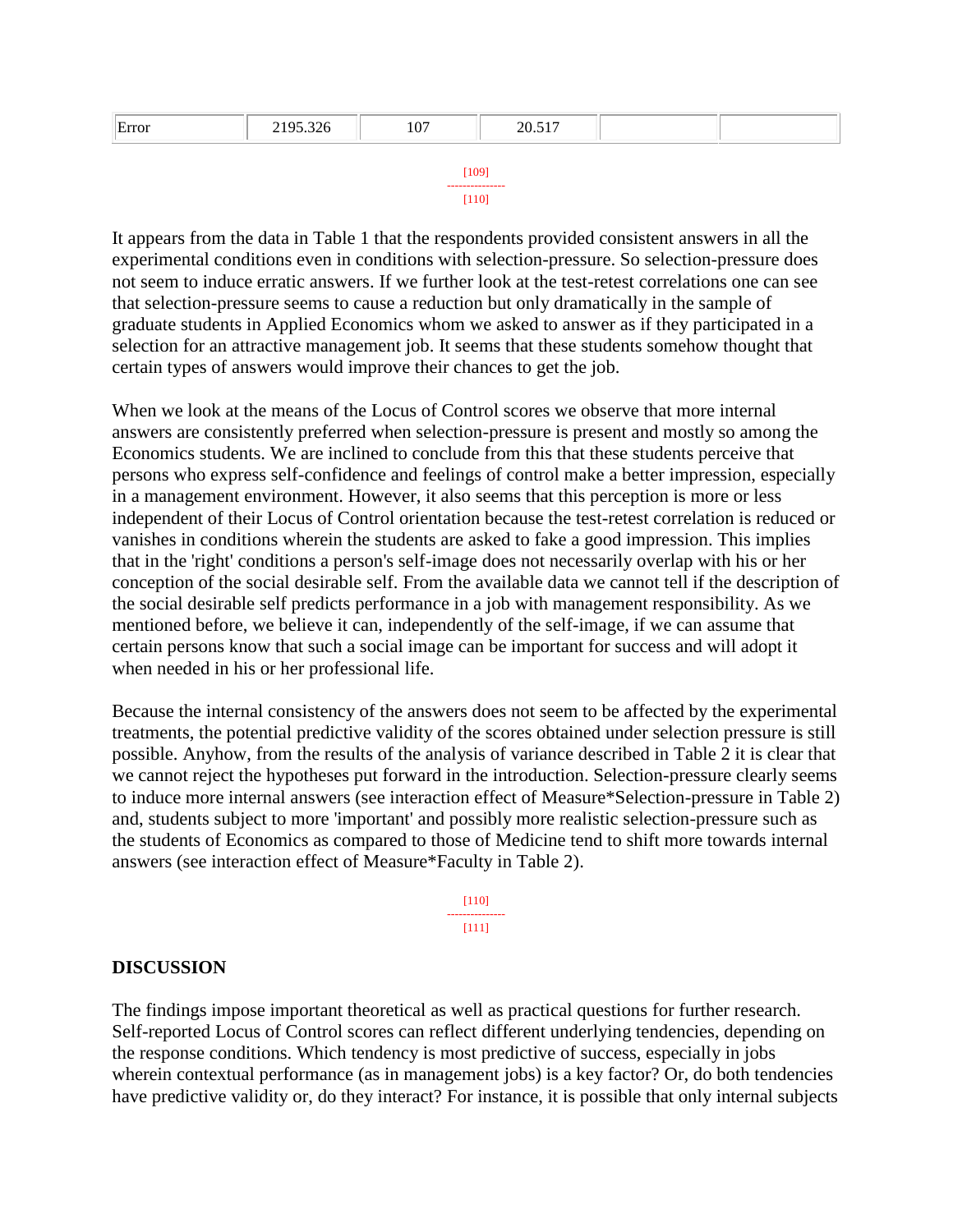who fake even more internality under selection-pressure possess the necessary motivation as well as the necessary social insight to effectuate the attitude which leads to more successful contextual job performance. We hope that we will be able to trace the students who participated in this study and obtain data about their career successes. These data might provide some tentative answers.

# **REFERENCES**

Barrick, M. R., and Mount, M. K. (1996). "Effects of impression management and self-deception on the predictive validity of personality constructs," *Journal of Applied Psychology*, 81:261-272.

Boone, C., De Brabander, B. and Van Witteloostuijn, A. (1996). "CEO Locus of Control and small firm performance: an integrative framework and empirical test," *Journal of Management Studies*, 667-699.

Boone, C., De Brabander, B., Gerits, P. and Willemé, P. (1990). "Relation of scores on Rotter's I-E scale to short-term and long-term control expectancies and fatalism," *Psychological Reports*, 66:1,107-11.

> [111] --------------- [112]

Brockhaus, R.H. (1980). "Psychological and environmental factors which distinguish the successful from the unsuccessful entrepreneur: a longitudinal study," *Academy of Management Proceedings*, 368-72.

De Brabander, B., Boone, C. and Gerits, P. (1992). "Locus of Control and cerebral asymmetry," *Perceptual and Motor Skills*, 75:131-43.

Ones, D.S., Viswesvaran, C. (1998). "The effects of social desirability and faking on personality and integrity assessment for personnel selection," *Human Performance*, 11(2-3):245-269.

Ones, D.S., Viswesvaren, C. and Reiss, A.D. (1996). "Role of social desirability in personality testing for personnel selection: The red herring," *Journal of Applied Psychology*, 81:660-679.

Rosse, J.G., Stecher, M.E., Miller, J.L., Levin, R.A. (1998). "The impact of response distortion on preemployment personality testing and hiring decisions," *Journal of Applied Psychology*, 83(4):634-644.

Rotter, J.B. (1966). "Generalized expectancies for internal versus external control of reinforcement," *Psychological Monographs*, 80:609.

# **AUTHOR BIOGRAPHIES**

Bert De Brabander is Professor of Research Methods and Behavioral Science at the University of Antwerp-Ruca. Research interests in general: Relationship between personality characteristics